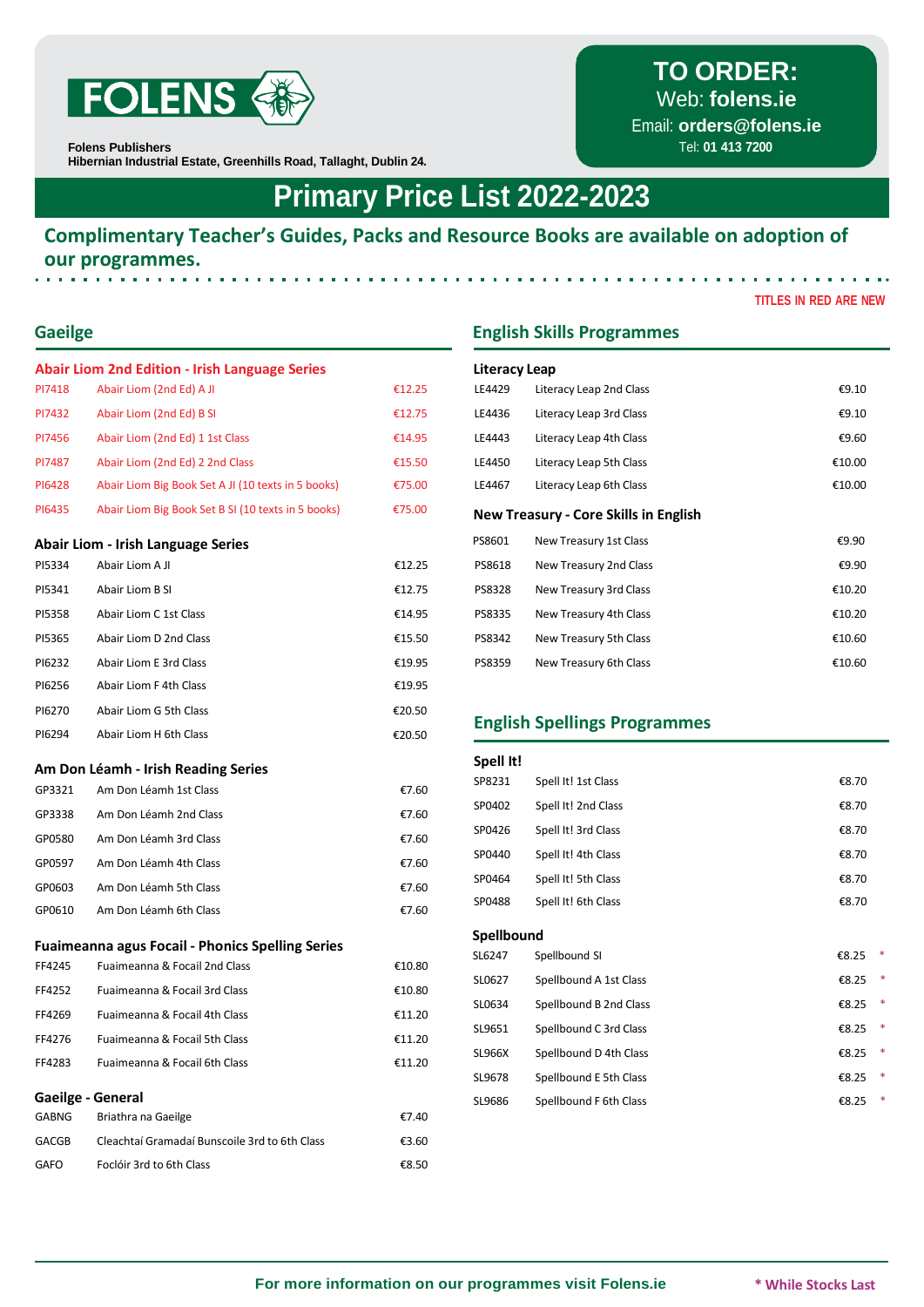## **English Literacy Programme - Starlight**

| <b>Oral Language Posters</b><br>(only available to purchase direct from Folens) |                                                                                                                              |         |  |  |  |  |
|---------------------------------------------------------------------------------|------------------------------------------------------------------------------------------------------------------------------|---------|--|--|--|--|
| PE8182                                                                          | Starlight JI Class Oral Language Posters Set<br>(Print + digital licence for 1 classroom)                                    | €185.00 |  |  |  |  |
| PE8199                                                                          | Starlight SI Class Oral Language Posters Set<br>(Print + digital licence for 1 classroom)                                    | €185.00 |  |  |  |  |
| PE8502                                                                          | Starlight 1st Class Oral Language Posters Set<br>(Print + digital licence for 1 classroom)                                   | €185.00 |  |  |  |  |
| PE8519                                                                          | Starlight 2nd Class Oral Language Posters Set<br>(Print + digital licence for 1 classroom)                                   | €185.00 |  |  |  |  |
| PE8668                                                                          | Starlight 3rd Class Oral Language Posters<br>(Digital licence for 1 classroom)                                               | €185.00 |  |  |  |  |
| PE8675                                                                          | Starlight 4th Class Oral Language Posters<br>(Digital licence for 1 classroom)                                               | €185.00 |  |  |  |  |
| PE8682                                                                          | Starlight 5th Class Oral Language Posters<br>(Digital licence for 1 classroom)                                               | €185.00 |  |  |  |  |
| PE8712                                                                          | Starlight 6th Class Oral Language Posters<br>(Digital licence for 1 classroom)                                               | €185.00 |  |  |  |  |
|                                                                                 | *Starlight Oral Language digital licences include complimentary access to the<br>relevant lesson plans on FolensOnline.      |         |  |  |  |  |
| PE9028                                                                          | <b>Interactive Big Books and Readers</b><br>(only available to purchase direct from Folens)<br>Starlight JI Big Books Set x8 |         |  |  |  |  |
|                                                                                 | (Print + digital licence for 1 classroom)                                                                                    | €80.00  |  |  |  |  |
| PE9035                                                                          | Starlight SI Big Books Set x16<br>(Print + digital licence for 1 classroom)                                                  | €160.00 |  |  |  |  |
| PE9899                                                                          | Starlight Interactive Reader Group A 1st Class<br>(Digital licence for 1 classroom)                                          | €65.00  |  |  |  |  |

| PE9905 | Starlight Interactive Reader Group B 1st Class<br>(Digital licence for 1 classroom)     | €65.00  |
|--------|-----------------------------------------------------------------------------------------|---------|
| PE9912 | Starlight Interactive Reader Group A & B 1st Class<br>(Digital licence for 1 classroom) | €100.00 |
| PE9929 | Starlight Interactive Reader Group A 2nd Class<br>(Digital licence for 1 classroom)     | €65.00  |
| PE9936 | Starlight Interactive Reader Group B 2nd Class<br>(Digital licence for 1 classroom)     | €65.00  |
| PE9943 | Starlight Interactive Reader Group A & B 2nd Class<br>(Digital licence for 1 classroom) | €100.00 |

\*All Starlight digital licences are one off purchases. Terms and conditions apply. Digital licence prices include VAT

#### **JUNIOR INFANTS**

| PE7970 | Starlight JI Pre-Reading Skills Book          | €6.70  |
|--------|-----------------------------------------------|--------|
| PE8038 | Starlight JI Core Reader 1                    | €5.90  |
| PE8045 | Starlight JI Core Reader 2                    | €5.90  |
| PE8052 | Starlight JI Core Reader 3                    | €5.90  |
| PE8069 | Starlight JI Core Reader 4                    | €5.90  |
| PE7994 | <b>Starlight JI Foundation Reader 1</b>       | €5.60  |
| PE8007 | <b>Starlight JI Foundation Reader 2</b>       | €5.60  |
| PE8014 | <b>Starlight JI Foundation Reader 3</b>       | €5.60  |
| PE8021 | Starlight JI Foundation Reader 4              | €5.60  |
| PE8809 | Starlight JI Foundation Readers Set (4 books) | €22.35 |
| PE7987 | Starlight JI Skills Book                      | €5.25  |

#### **SENIOR INFANTS**

|        | (only available to purchase direct from Folens)                                                                         |         | PE8076             | Starlight SI Core Reader 1                                                         | €6.70          |
|--------|-------------------------------------------------------------------------------------------------------------------------|---------|--------------------|------------------------------------------------------------------------------------|----------------|
| PE8182 | Starlight JI Class Oral Language Posters Set<br>(Print + digital licence for 1 classroom)                               | €185.00 | PE8083             | Starlight SI Core Reader 2                                                         | €6.70          |
| PE8199 | Starlight SI Class Oral Language Posters Set                                                                            |         | PE8090             | Starlight SI Core Reader 3                                                         | €6.70          |
|        | (Print + digital licence for 1 classroom)                                                                               | €185.00 | PE8106             | Starlight SI Core Reader 4                                                         | €6.70          |
| PE8502 | Starlight 1st Class Oral Language Posters Set<br>(Print + digital licence for 1 classroom)                              | €185.00 | PE8113             | Starlight SI Foundation Reader 1                                                   | €6.70          |
| PE8519 | Starlight 2nd Class Oral Language Posters Set<br>(Print + digital licence for 1 classroom)                              | €185.00 | PE8120<br>PE8137   | <b>Starlight SI Foundation Reader 2</b><br><b>Starlight SI Foundation Reader 3</b> | €6.70<br>€6.70 |
| PE8668 | Starlight 3rd Class Oral Language Posters                                                                               |         |                    | PE8144 Starlight SI Foundation Reader 4                                            | €6.70          |
|        | (Digital licence for 1 classroom)                                                                                       | €185.00 |                    | PE9066 Starlight SI Foundation Readers Set (4 books)                               | €25.60         |
| PE8675 | Starlight 4th Class Oral Language Posters<br>(Digital licence for 1 classroom)                                          | €185.00 | PE8151             | Starlight SI Skills Book                                                           | €10.15         |
| PE8682 | Starlight 5th Class Oral Language Posters                                                                               |         | <b>FIRST CLASS</b> |                                                                                    |                |
|        | (Digital licence for 1 classroom)                                                                                       | €185.00 | PE8441             | Starlight 1st Class Core Reader A                                                  | €9.60          |
| PE8712 | Starlight 6th Class Oral Language Posters<br>(Digital licence for 1 classroom)                                          | €185.00 | PE8897             | <b>Starlight Foundation Reader 1st Class</b>                                       | €9.60          |
|        |                                                                                                                         |         | PE9257             | Starlight 1st Class Skills Book A                                                  | €9.60          |
|        | *Starlight Oral Language digital licences include complimentary access to the<br>relevant lesson plans on FolensOnline. |         | PE9271             | Starlight 1st Class Combined Reader & Skills Book B                                | €11.25         |
|        | <b>Interactive Big Books and Readers</b>                                                                                |         |                    | <b>SECOND CLASS</b>                                                                |                |
|        | (only available to purchase direct from Folens)                                                                         |         | PE9318             | Starlight 2nd Class Core Reader A                                                  | €10.15         |
| PE9028 | Starlight JI Big Books Set x8<br>(Print + digital licence for 1 classroom)                                              | €80.00  | PE8910             | <b>Starlight Foundation Reader 2nd Class</b>                                       | €10.15         |
|        |                                                                                                                         |         | PE9325             | Starlight 2nd Class Skills Book A                                                  | €10.15         |
| PE9035 | Starlight SI Big Books Set x16<br>(Print + digital licence for 1 classroom)                                             | €160.00 | PE9349             | Starlight 2nd Class Combined Reader & Skills Book B                                | €11.75         |
| PE9899 | Starlight Interactive Reader Group A 1st Class<br>(Digital licence for 1 classroom)                                     | €65.00  |                    | THIRD TO SIXTH CLASSES                                                             |                |
|        |                                                                                                                         |         | PE0143             | Starlight Combined Reader and Skills Book 3rd Class                                | €18.70         |
| PE9905 | Starlight Interactive Reader Group B 1st Class<br>(Digital licence for 1 classroom)                                     | €65.00  | PE0167             | Starlight Combined Reader and Skills Book 4th Class                                | €18.70         |
| PE9912 | Starlight Interactive Reader Group A & B 1st Class                                                                      |         | PE0181             | Starlight Combined Reader and Skills Book 5th Class                                | €19.75         |
|        | (Digital licence for 1 classroom)                                                                                       | €100.00 | PE0204             | Starlight Combined Reader and Skills Book 6th Class                                | €19.75         |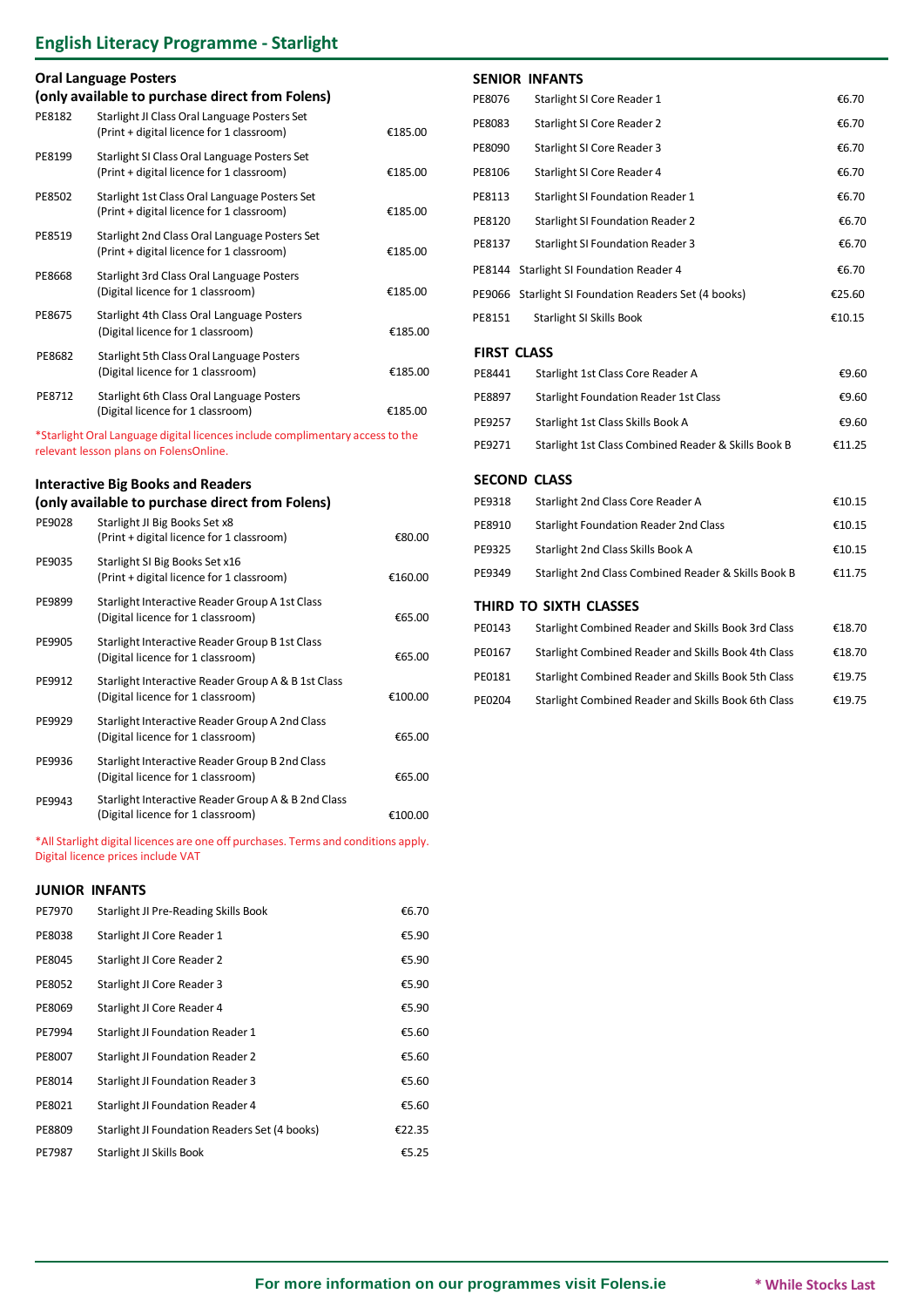### **Reading Zone**

|                       | <b>JUNIOR INFANTS</b>                                |         |  |
|-----------------------|------------------------------------------------------|---------|--|
|                       | <b>Core Reading Books</b>                            |         |  |
| EP6001                | Look Out Teddy Reading Book JI                       | €5.80   |  |
| EP6018                | The Lost Ball Reading Book JI                        | €5.80   |  |
| EP6025                | Splash! Reading Book JI                              | €5.80   |  |
| <b>Activity Books</b> |                                                      |         |  |
| EP6254                | Reading Zone Pre-Reading Act Bk                      | €7.30   |  |
| RZ9620                | Reading Zone JI 3 in 1 Act Bk                        | €10.75  |  |
| EP6063                | Look Out Teddy Activity Book Reading Zone JI 1       | €6.35   |  |
| EP6070                | The Lost Ball Activity Book Reading Zone JI 2        | €6.35   |  |
| EP6087                | Splash! Reading Activity Book JI                     | €6.35   |  |
|                       | <b>Supplementary Books &amp; Ancillary Materials</b> |         |  |
| OL8098                | JI Oral Language Pack (10 posters & TM)              | €100.00 |  |
|                       | <b>SENIOR INFANTS</b>                                |         |  |
|                       | <b>Core Reading Books</b>                            |         |  |
| EP6032                | The Big Horse Reading Book SI                        | €6.35   |  |
| EP6049                | What a Mess! Reading Book SI                         | €6.35   |  |
| EP6056                | Stop That Dog! Reading Book SI                       | €6.35   |  |

#### **Activity Books**

| RZ9637 | Reading Zone SI 3 in 1 Activity Book    | €10.75 | PE8298                  | Sounds Make Words 1st Class | €8.50 |
|--------|-----------------------------------------|--------|-------------------------|-----------------------------|-------|
| EP6094 | The Big Horse Reading Activity Book SI  | €6.35  | PE8304                  | Sounds Make Words 2nd Class | €8.50 |
| EP6100 | What A Mess! Reading Activity Book SI   | €6.35  | <b>Sounds In Action</b> |                             |       |
| EP6117 | Stop That Dog! Reading Activity Book SI | €6.35  | EP2133                  | Sounds in Action JI         | €8.10 |

#### **Supplementary Books & Ancillary Materials**

| RZ7985 | Reading Zone SI Supplementary Set (2) 6 Books | €24.40  |
|--------|-----------------------------------------------|---------|
| OL8104 | SI Oral Language Pack (10 posters & TM)       | €100.00 |

#### **FIRST CLASS**

|                       | <b>Core Reading Books</b>                      |         |  |
|-----------------------|------------------------------------------------|---------|--|
| EP6148                | Finn's Dream Reading Book 1st Class            | €7.65   |  |
| EP6155                | The Four Friends 1st Class                     | €9.15   |  |
| <b>Activity Books</b> |                                                |         |  |
| EP6179                | Finn's Dream Activity Book A 1st Class         | €7.10   |  |
| EP6186                | The Four Friends Activity Book 1st Class       | €7.10   |  |
|                       | <b>Combined Reading &amp; Activity Book</b>    |         |  |
| EP6162                | Two Little Frogs (Reading & Activities)        | €11.50  |  |
|                       | <b>Ancillary Material</b>                      |         |  |
| OL8111                | 1st Class Oral Language Pack (10 posters & TM) | €100.00 |  |
| <b>SECOND CLASS</b>   |                                                |         |  |
|                       | <b>Core Reading Books</b>                      |         |  |
| EP6216                | The Grumpy Teaspoon 2nd Class                  | €11.30  |  |
| <b>Activity Book</b>  |                                                |         |  |
| EP6223                | The Grumpy Teaspoon Activity Book 2nd Class    | €9.55   |  |
|                       | <b>Combined Reading &amp; Activity Book</b>    |         |  |
| EP6230                | The Green Genie (Reading & Activity Book) B    | €12.70  |  |

#### **Ancillary Material**

| OL8128              | 2nd Class Oral Language Pack (10 posters & TM) | €100.00 |  |
|---------------------|------------------------------------------------|---------|--|
| THIRD CLASS         |                                                |         |  |
|                     | <b>Core Reading Books</b>                      |         |  |
| E2164               | Reading Zone 3rd Class - The Talking Horse     | €18.20  |  |
| <b>FOURTH CLASS</b> |                                                |         |  |
| E2171               | Reading Zone 4th Class - The Golden Harp       | €18.20  |  |
| FIFTH CLASS         |                                                |         |  |
| E2188               | Reading Zone 5th Class - Call of the Sea       | €19.75  |  |
| SIXTH CLASS         |                                                |         |  |
| E2195               | Reading Zone 6th Class - Smart Ice Cream       | €19.90  |  |

### **English Phonics Programmes**

| <b>Core Reading Books</b> |                                               |         | <b>Sounds Make Words</b> |                                             |                 |
|---------------------------|-----------------------------------------------|---------|--------------------------|---------------------------------------------|-----------------|
| EP6032                    | The Big Horse Reading Book SI                 | €6.35   | PE7302                   | Sounds Make Words Phonological Awareness JI | €6.05           |
| EP6049                    | What a Mess! Reading Book SI                  | €6.35   | PE7727                   | Sounds Make Words JI (26 letters)           | €8.30           |
| EP6056                    | Stop That Dog! Reading Book SI                | €6.35   | PE8274                   | Sounds Make Words JI (42 sounds)            | €8.30           |
| Activity Books            |                                               |         | PE8281                   | Sounds Make Words SI                        | €8.30           |
| RZ9637                    | Reading Zone SI 3 in 1 Activity Book          | €10.75  | PE8298                   | Sounds Make Words 1st Class                 | €8.50           |
| EP6094                    | The Big Horse Reading Activity Book SI        | €6.35   | PE8304                   | Sounds Make Words 2nd Class                 | €8.50           |
| EP6100                    | What A Mess! Reading Activity Book SI         | €6.35   |                          | <b>Sounds In Action</b>                     |                 |
| EP6117                    | Stop That Dog! Reading Activity Book SI       | €6.35   | EP2133                   | Sounds in Action JI                         | €8.10 $*$       |
|                           | Supplementary Books & Ancillary Materials     |         | EP2010                   | Sounds in Action SI                         | €8.10 $*$       |
| RZ7985                    | Reading Zone SI Supplementary Set (2) 6 Books | €24.40  | EP2140                   | Sounds in Action Book A 1st Class           | €8.30 $*$       |
| OL8104                    | SI Oral Language Pack (10 posters & TM)       | €100.00 | EP2157                   | Sounds in Action Book B 2nd Class           | €8.30 *         |
|                           |                                               |         | EP3093                   | Sounds in Action Book C 3rd Class           | €8.30<br>$\ast$ |

### **English - General**

EPGS Grammar Workbook (5th & 6th Class) €6.10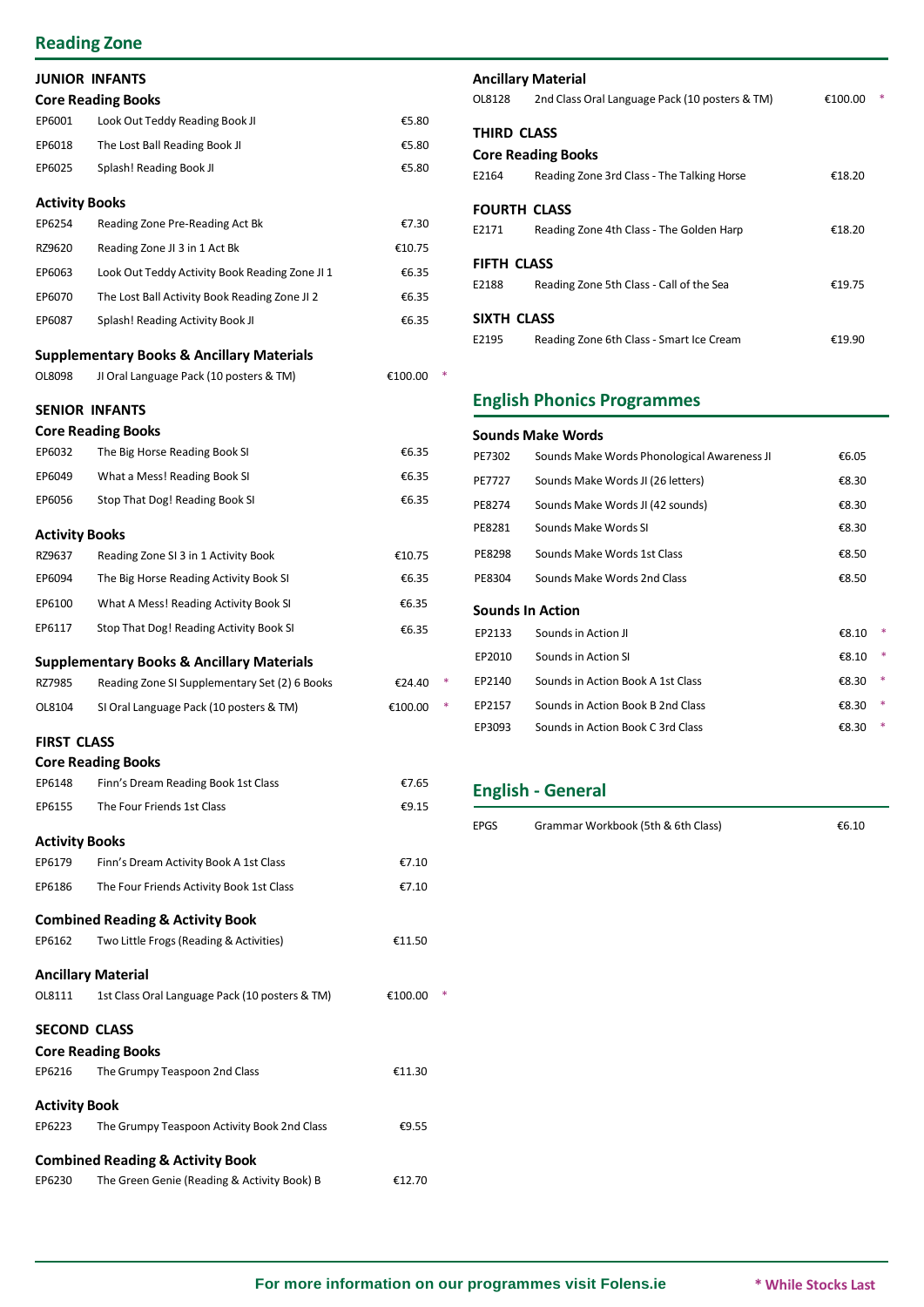## **Handwriting**

|                      | Ready, Steady Write!                    |                        |                       | <b>My Problem Solving Journal</b>                                     |        |
|----------------------|-----------------------------------------|------------------------|-----------------------|-----------------------------------------------------------------------|--------|
| PH9771               | Ready, Steady, Write! Pre-cursive A Set | €6.30                  | <b>PM6565</b>         | My Problem-Solving Journal (2022) 1st Class                           |        |
| PH9801               | Ready, Steady, Write! Pre-cursive B Set | €6.30                  |                       | *available Autumn 2022                                                | €8.50  |
| PH9603               | Ready, Steady, Write! Pre-cursive 1     | €6.30                  | <b>PM6589</b>         | My Problem-Solving Journal (2022) 2nd Class<br>*available Autumn 2022 | €8.50  |
| PH9641               | Ready, Steady, Write! Pre-cursive 2     | €6.30                  | PM6602                | My Problem-Solving Journal (2022) 3rd Class                           | €8.50  |
| PH8958               | Ready, Steady, Write! Cursive A Set     | €6.30                  | <b>PM6626</b>         | My Problem-Solving Journal (2022) 4th Class                           | €8.50  |
| PH8996               | Ready, Steady, Write! Cursive B Set     | €6.30                  | <b>PM6640</b>         | My Problem-Solving Journal (2022) 5th Class                           | €8.50  |
| PH9627               | Ready, Steady, Write! Cursive 1         | €6.30                  | <b>PM6183</b>         | My Problem-Solving Journal (2022) 6th Class                           | €8.50  |
| PH9665               | Ready, Steady, Write! Cursive 2         | €6.30                  |                       |                                                                       |        |
| PH9689               | Ready, Steady, Write! Cursive 3         | €6.95                  | <b>Tip Top Tables</b> |                                                                       |        |
| PH9702               | Ready, Steady, Write! Cursive 4         | €6.95                  | MT7784                | <b>Tip Top Tables</b>                                                 | €3.95  |
| <b>All Write Now</b> |                                         |                        | <b>Planet Maths</b>   |                                                                       |        |
| PH3361               | All Write Now A Cursive                 | €7.15                  | PM9668                | Planet Maths JI Set (TB & AB)                                         | €13.45 |
| PH3385               | All Write Now B Cursive                 | €7.15                  | PM2517                | Planet Maths SI Set (TB & Number Practice)                            | €13.45 |
| PH3408               | All Write Now C Cursive                 | €7.15                  | PM1664                | Planet Maths 1st Class Textbook                                       | €16.60 |
| PH3422               | All Write Now D Cursive                 | €7.15                  | PM1688                | Planet Maths 1st Class Satellite Book                                 | €7.90  |
| PH3286               | All Write Now JI Sets - Pre-Cursive     | €5.75                  | PM1671                | Planet Maths 2nd Class Textbook                                       | €16.90 |
|                      |                                         | €5.75                  | PM1695                | Planet Maths 2nd Class Satellite Book                                 | €7.90  |
| PH3309               | All Write Now SI Set - Pre-Cursive      |                        | PM1411                | Planet Maths 3rd Class Textbook                                       | €19.95 |
| PH3323               | All Write Now 1st Class - Pre-Cursive   | €5.75                  | PM1497                | Planet Maths 3rd Class Activity Book                                  | €7.90  |
| PH3347               | All Write Now 2nd Class - Pre-Cursive   | €5.75                  | PM1428                | Planet Maths 4th Class Textbook                                       | €19.95 |
| <b>Write Here</b>    |                                         |                        | PM1503                | Planet Maths 4th Class Activity Book                                  | €7.90  |
| HW2592               | Write Here A JI                         | €6.30<br>$\ast$        | PM1435                | Planet Maths 5th Class Textbook                                       | €20.45 |
| HW2606               | Write Here B SI                         | €6.30<br>$\rightarrow$ | PM1510                | Planet Maths 5th Class Activity Book                                  | €7.90  |
| HW2614               | Write Here C 1st Class                  | €6.30<br>$\rightarrow$ | PM1442                | Planet Maths 6th Class Textbook                                       | €20.45 |
| HW2622               | Write Here D 2nd Class                  | €6.30                  | PM1527                | Planet Maths 6th Class Activity Book                                  | €7.90  |
| HW2665               | Write Here E 3rd Class Script           | €6.95 *                |                       |                                                                       |        |
| HW2673               | Write Here F 4th Class Script           | €6.95 *                |                       | <b>Maths Challenge - Mental Maths Series</b>                          | €7.10  |
| HW2630               | Write Here G 3rd Class Cursive          | €6.95 *                | MPC1R                 | Maths Challenge 1                                                     |        |
| HW2649               | Write Here H 4th Class Cursive          | €6.95<br>$\ast$        | MPC2R                 | Maths Challenge 2                                                     | €7.10  |
|                      | <b>Write On - Cursive Handwriting</b>   |                        | MPC3R                 | Maths Challenge 3                                                     | €7.10  |
| <b>HWWOI</b>         | Write On Introductory 2nd or 3rd class  | €4.10 $*$              | MPC4R                 | Maths Challenge 4                                                     | €7.10  |
| <b>HWWO</b>          | Write On 3rd or 4th Class               | €5.55                  | MPC5R<br>             | Maths Challenge 5                                                     | €7.10  |
|                      |                                         |                        |                       |                                                                       |        |

HWWOF Write On Follow Up 4th or 5th Class  $65.55$  \*

### **Maths**

MPC6R Maths Challenge 6 **€7.10**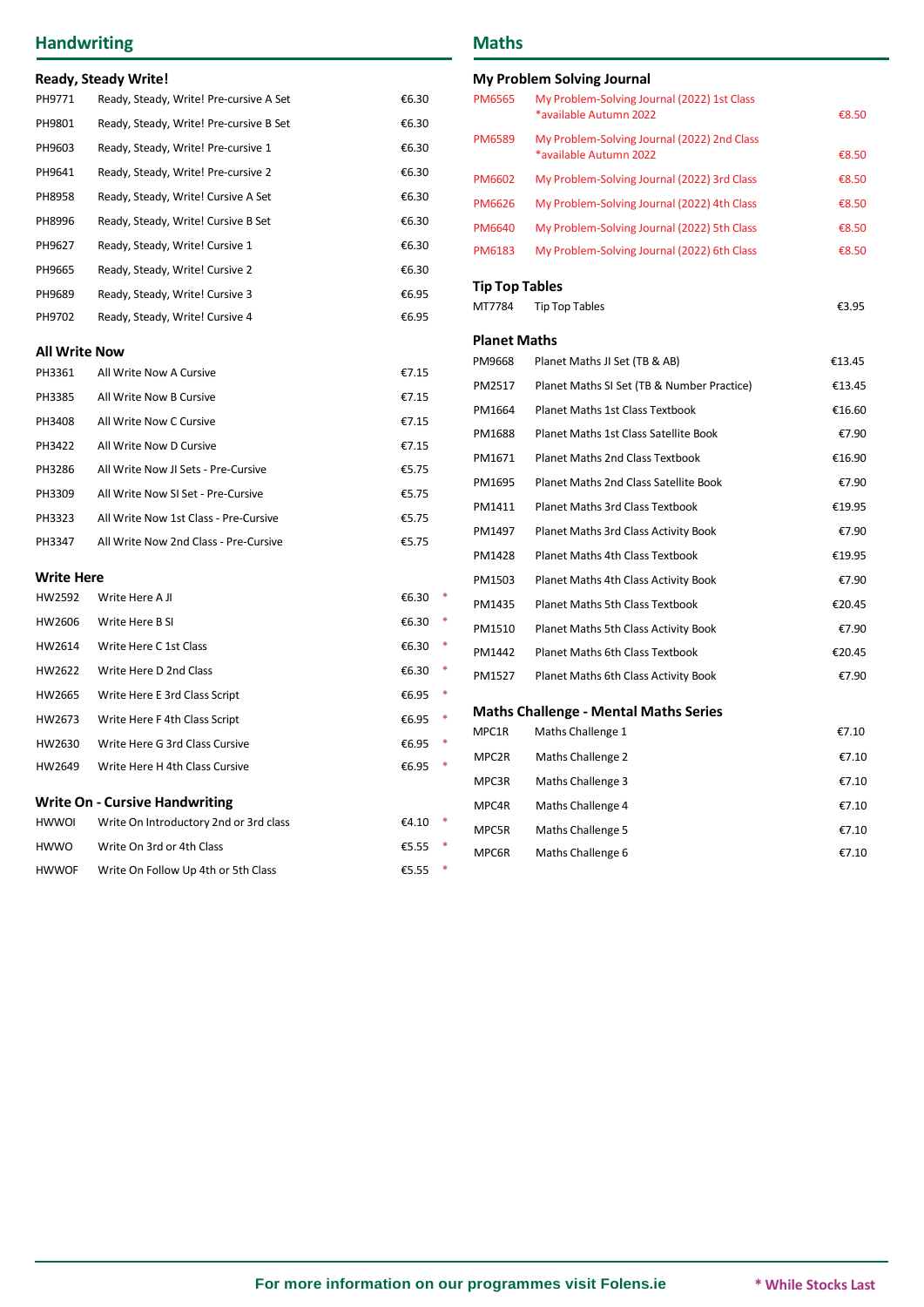## **SESE - History, Geography, Science**

#### **Folens Explorers**

| PZ8729 | <b>Explorers Digital Component JI</b><br>(Digital licence for 1 classroom)                          | €250.00 |
|--------|-----------------------------------------------------------------------------------------------------|---------|
| PZ8743 | <b>Explorers Digital Component SI</b><br>(Digital licence for 1 classroom)                          | €250.00 |
| PZ9870 | Explorers Pupil Book JI                                                                             | €9.40   |
| PZ9177 | Explorers Pupil Book SI                                                                             | €9.40   |
| PZ8736 | Explorers Pupil Printables JI (Digital licence for<br>1 classroom - same material as JI Pupil Book) | €250.00 |
| PZ8750 | Explorers Pupil Printables SI (Digital licence for<br>1 classroom - same material as SI Pupil Book) | €250.00 |
| PZ9191 | <b>Explorers Pupil Book 1st Class</b>                                                               | €12.55  |
| PZ9214 | <b>Explorers Pupil Book 2nd Class</b>                                                               | €12.55  |
|        | <b>Timpeall an Domhain</b>                                                                          |         |
| GE9694 | Timpeall an Domhain Naíonáin Shóisearacha                                                           | €8.10   |
| GE9708 | Timpeall an Domhain Naíonáin Shinsearacha                                                           | €9.10   |
| GE9716 | Timpeall an Domhain Rang 1                                                                          | €11.20  |
| GE9724 | Timpeall an Domhain Rang 2                                                                          | €12.20  |
| GE0665 | Timpeall an Domhain Rang 3 (TB & WB)                                                                | €14.60  |
| GE9732 | Timpeall an Domhain Rang 3 Textbook                                                                 | €10.20  |
| GE9775 | Timpeall an Domhain Rang 3 Workbook                                                                 | €4.70   |
| GE0672 | Timpeall an Domhain Rang 4 (TB & WB)                                                                | €14.60  |
| GE9740 | Timpeall an Domhain Rang 4 Textbook                                                                 | €10.20  |
| GE9783 | Timpeall an Domhain Rang 4 Workbook                                                                 | €4.70   |
| GE0689 | Timpeall an Domhain Rang 5 (TB & WB)                                                                | €16.00  |
| GE9759 | Timpeall an Domhain Rang 5 Textbook                                                                 | €11.20  |
| GE9791 | Timpeall an Domhain Rang 5 Workbook                                                                 | €5.00   |
| GE0696 | Timpeall an Domhain Rang 6 (TB & WB)                                                                | €16.00  |
| GE9767 | Timpeall an Domhain Rang 6 Textbook                                                                 | €11.20  |
| GE9805 | Timpeall an Domhain Rang 6 Workbook                                                                 | €5.00   |

### **Geography & Science**

#### **Folens Explorers**

| PZ0297 | Explorers Geography & Science 3rd Class | €13.15 |
|--------|-----------------------------------------|--------|
| PZ0310 | Explorers Geography & Science 4th Class | €13.15 |
| PZ0334 | Explorers Geography & Science 5th Class | €13.60 |
| PZ0358 | Explorers Geography & Science 6th Class | €13.60 |

### **Geography**

| <b>Where on Earth?</b> |  |
|------------------------|--|
|------------------------|--|

| GP0528 | Where on Earth? Activity Book 3rd Class      | €7.90  | $\ast$ |
|--------|----------------------------------------------|--------|--------|
| GP0559 | Where on Earth? Activity Book 4th Class      | €7.90  | $\ast$ |
| GP0566 | Where on Earth? Activity Book 5th Class      | €8.90  | $\ast$ |
| GP0573 | Where on Earth? Activity Book 6th Class      | €8.90  | $\ast$ |
|        |                                              |        |        |
|        | <b>Philip's Irish Primary Atlas</b>          |        |        |
| AT7616 | Irish Primary Atlas 2021 Edition Set (TB+WB) | €20.15 |        |
| AT7968 | Irish Primary Atlas 2021 Edition Textbook    | €16.10 |        |

### **History**

#### **Folens Explorers**

| PZ8125 | <b>Explorers History 3rd Class</b> | €13.15 |
|--------|------------------------------------|--------|
| PZ8019 | <b>Explorers History 4th Class</b> | €13.15 |
| PZ0259 | <b>Explorers History 5th Class</b> | €13.60 |
| PZ0273 | <b>Explorers History 6th Class</b> | €13.60 |

### **Music**

| <b>Into Music</b>                                                                                         |                                                                                      |         |  |
|-----------------------------------------------------------------------------------------------------------|--------------------------------------------------------------------------------------|---------|--|
| <b>PU7203</b>                                                                                             | Into Music II & SI                                                                   | €12.00  |  |
| <b>PU0891</b>                                                                                             | Into Music 1st & 2nd Class                                                           | €12.00  |  |
| <b>PU0891D</b>                                                                                            | Into Music JI & SI digital package<br>(1 yr digital licence for 1 classroom)         | €100.00 |  |
| <b>PU7203D</b>                                                                                            | Into Music 1st & 2nd Class digital package<br>(1 yr digital licence for 1 classroom) | €100.00 |  |
| *Digital licence prices include VAT. For multiple user discounts<br>please contact your local Folens Rep. |                                                                                      |         |  |

#### **Right Note**

| MP2754 | Right Note JI & SI Activity Book                     | €10.50 |
|--------|------------------------------------------------------|--------|
| MU0979 | Right Note JI & SI Teacher's Manual & CD             | €26.95 |
| MP2762 | Right Note 1st & 2nd Class Workbook                  | €10.50 |
| MU0987 | Right Note 1st & 2nd Class Teacher's Manual & CD     | €26.95 |
| MP0375 | Right Note 3rd & 4th Class Teacher's Manual & CD x 3 | €26.95 |
| MU2770 | Right Note 3rd & 4th Class Pupil Book                | €12.40 |
| MP0382 | Right Note 5th & 6th Teacher's Manual & CD x 3       | €26.95 |
| MU9864 | Right Note 5th & 6th Class Pupil Book                | €12.40 |

#### **Wellbeing**

| PZ0907 | My Wellbeing Diary A (JI-SI)                   | €4.95 |
|--------|------------------------------------------------|-------|
| PZ7944 | My Wellbeing Diary B (1st-2nd)                 | €4.95 |
| PZ7586 | My Wellbeing Diary C (3rd-4th)                 | €4.95 |
| PZ7593 | My Wellbeing Diary D (5th-6th)                 | €4.95 |
| PZ6817 | Mo Dhialann Folláine (Naíonáin Bheaga & Mhóra) | €4.95 |
| PZ6824 | Mo Dhialann Folláine (Rang 1 & 2)              | €4.95 |
| PZ6831 | Mo Dhialann Folláine (Rang 3 & 4)              | €4.95 |
| PZ6848 | Mo Dhialann Folláine (Rang 5 & 6)              | €4.95 |

#### **Miscellaneous**

| AP6445 | Rainy Day JI Colouring & Act Book           | €4.30  |
|--------|---------------------------------------------|--------|
| AP6452 | Rainy Day SI Colouring & Act Book           | €4.30  |
| TBPB   | Belfield Infant Assessment Pupil's Workbook | €7.00  |
| TBPBTM | Belfield Infant Assessment Teacher's Manual | €12.50 |
| PY6909 | Primary Teacher's Yearbook 2022-2023        | €18.00 |
| PJ7609 | Primary Homework Journal                    | €3.25  |